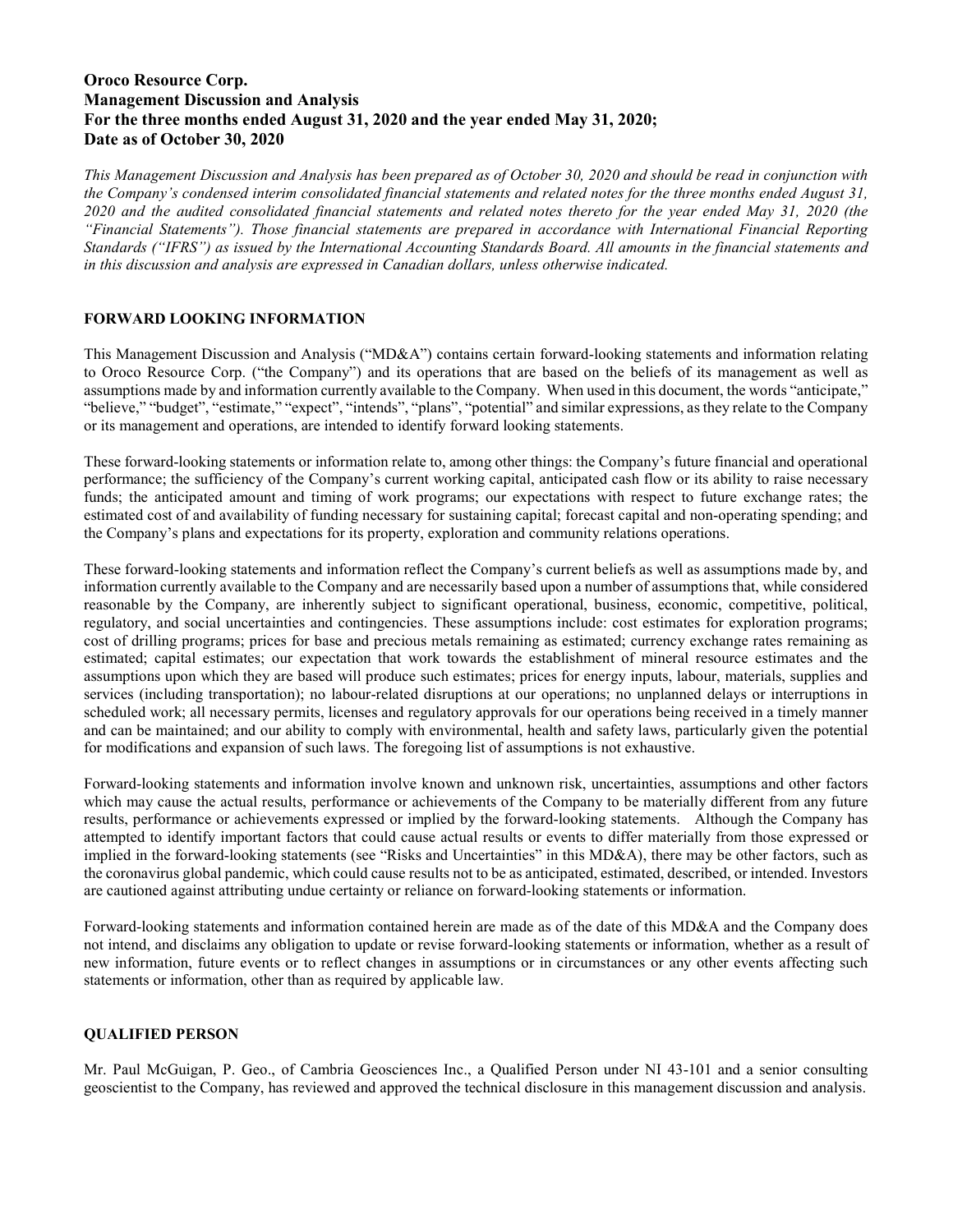## THE COMPANY

The Company was incorporated under the British Columbia Business Corporations Act on July 7, 2006. The Company's head office is located at Suite 1201 - 1166 Alberni Street, Vancouver, B.C., V6E 3Z3. The Company and its subsidiaries are engaged in the acquisition, exploration and development of mineral properties in Mexico with a primary focus on the assembly of the mineral concessions which make up the Santo Tomas porphyry copper project (the "Santo Tomas Project") in Sinaloa State, Mexico.

The Company is listed on the TSX Venture Exchange ("TSX-V") under the symbol "OCO", and it also trades on the Frankfurt Stock Exchange Open Market under the trading symbol "OR6" and the US OTC exchange under the trading symbol "ORRCF.PK". The Company's website address is: "www.orocoresourcecorp.com".

The Company has four wholly owned, one majority owned and one 50% owned subsidiary:

|                                      | Country of     | Percentage of |                              |
|--------------------------------------|----------------|---------------|------------------------------|
| Name of Subsidiary                   | Incorporation  | Ownership     | Principal Activity           |
|                                      |                |               |                              |
| Minera Xochipala S.A. de C.V. ("MX") | Mexico         | $100\%$       | <b>Exploration</b> in Mexico |
| 0973496 B.C. Ltd.                    | Canada         | $100\%$       | Holding company              |
| Altamura Copper Corp. ("Altamura")   | Canada         | $100\%$       | Holding company              |
| Xochipala Gold S.A. de C.V. ("XG")   | Mexico         | 71%           | <b>Exploration in Mexico</b> |
| Desarrollos Copper, S.A. de C.V.     | Mexico         | 100%          | Holding company              |
| Ruero International Ltd.             | <b>Bahamas</b> | 50%           | Holding company (inactive)   |

The Company also holds an inactive, nominal company incorporated in Canada, and a majority interest in Aztec Copper Inc. ("Aztec"), an inactive subsidiary incorporated in the United States, which holds 99.9% of Prime Aztec Mexicana, S.A. de C.V.

On March 2, 2020, pursuant to an option agreement dated September 27, 2018 (the "Altamura Option Agreement") the Company acquired 100% ownership of Altamura. Altamura currently holds a 71% interest in Xochipala Gold, which holds registered title to the seven mineral concessions (the "Core Concessions") which cover the known core of the Santo Tomas Project. For a description of the Altamura transaction, see the Company's Management Information Circular filed on SEDAR on November 22, 2019.

## MINERAL PROPERTIES

## Santo Tomas Project, Sinaloa State, Mexico

The Company is focused on the exploration of the mineral concessions which encompass the Santo Tomas porphyry copper Cu-(Mo-Au-Ag) deposit in Sinaloa State, Mexico.

The Company holds a net 61.4% interest in the Core Concessions but may increase its net interest to 81% by the funding up to a cumulative \$30,000,000 in property related expenditures, with no minimum obligations as set out in the following table.

| <b>Total Investment</b>                | \$1,000,000<br>(completed) | \$3,000,000<br>(partially)<br>completed) | \$10,000,000 | \$20,000,000 | \$30,000,000 |
|----------------------------------------|----------------------------|------------------------------------------|--------------|--------------|--------------|
|                                        |                            |                                          |              |              |              |
| Core Concession interest via XG equity |                            |                                          |              |              |              |
| <b>Altamura</b>                        | 56.7%                      | 64.7%                                    | 72.9%        | 77.6%        | 81.0%        |
| Other                                  | 28.3%                      | 21.6%                                    | 14.6%        | 11.1%        | $9.0\%$      |
| Third party contractual interest       |                            |                                          |              |              |              |
| <b>Third parties</b>                   | 15.0%                      | 13.7%                                    | 12.5%        | 11.3%        | $10.0\%$     |
|                                        |                            |                                          |              |              |              |
| <b>Total</b>                           | 100%                       | 100%                                     | 100%         | 100%         | 100%         |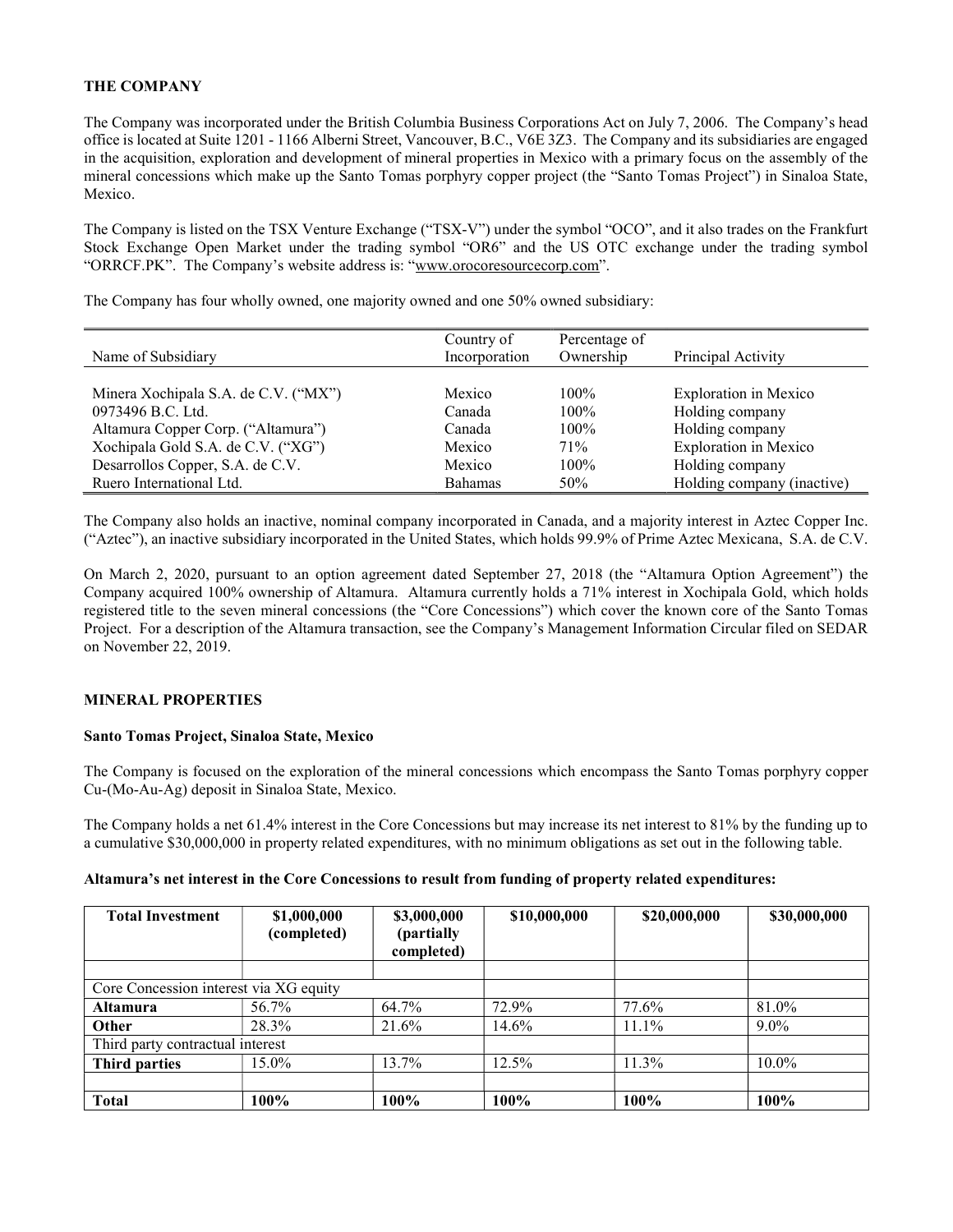### MINERAL PROPERTIES (cont'd…)

#### Santo Tomas Project, Sinaloa State, Mexico (cont'd…)

The Company also holds a 77.5% interest in each of the Papago 17, La China II and AMP Santo Tomas Red 1 concessions and an 80% interest in the Rossy concession (the "Peripheral Concessions") which are contiguous to the Core Concessions (collectively with the Peripheral Concessions, the "Santo Tomas Properties").

The Santo Tomas deposit lies within the Laramide porphyry copper province, a NW-SE trending, metallogenic belt formed in the Laramide Orogeny (80-40 Ma age). The province extends from the southwestern USA into northwestern Mexico.

The Santo Tomás deposit lies mostly on the Core Concessions. The deposit is associated with an NNE-trending zone of sheeted quartz monzonite porphyry dikes that are hosted in strongly faulted and fractured Mesozoic metamorphosed andesite and limestone. The deposit is similar in age, host rocks and mineralization styles to the Cananea deposits, in Sonora, and other Laramide-age deposits of the southwestern USA. Nearby examples of similar Laramide-age deposits include the Bahuerachi and La Reforma deposits. This information is not necessarily indicative of mineralization on the Properties that are the subject of this summary.

The Santo Tomás deposit is mostly comprised of chalcopyrite, pyrite, and molybdenite sulphides with minor bornite, covellite, and chalcocite, which occur as fracture fillings, veinlets, and fine disseminations. Minor copper oxides occur near the surface.

The Santo Tomás deposit is exposed in outcrop pattern along a 5 km strike length. South of Rio Fuerte, mineralization on the eastern and western flanks of the N-S Santo Tomás ridge are called the North Zone and South Zones, respectively. A mineralized zone lying north of the Rio Fuerte is termed the Brasiles Zone. Historical information and recent geological mapping demonstrated that the Brasiles Zone extends from the Core Concessions to the N. E. onto the Peripheral Concessions. On the South Zone, extensions onto the Peripheral Concessions are evidenced by historical drilling data.

The main mineralized zone varies between approximately 100 to 600 m in true thickness and dips moderately to the WNW at 50° in the North Zone. Similar moderate angle dips are apparent in the South Zone and Brasiles.

The Santo Tomas deposit was defined by active exploration from 1968 to 1994. During that time, it was tested by 106 diamond and reverse circulation drill hole, for which the Company has data for 90, totalling 21,075 m of drilling. In 1994, Exall Resources Limited ("Exall") engaged Mintec, Inc. to conduct a historical mineral resource estimate and mining study, and Mountain States Research and Development, Inc. ("MSRDI") to conduct metallurgical testing. Relying on information generated by these studies, Bateman Engineering Inc., E&C Division, conducted a Prefeasibility Study.

Beginning in 2017, the Company initiated a program of mineral exploration on the Santo Tomas Properties with surface geological mapping and the assembly of historical drilling information by Cambria Geosciences Inc. ("Cambria"). Additionally, the Company acquired RadarSat 2 Synthetic Aperture Radar ("SAR") data for the Santo Tomas district from Auracle Geospatial Science, Inc. ("Auracle").

In early 2019, the Company commissioned fieldwork, led by D. A. Bridge, P. Geol., comprised of historical data verification and another structural and geological mapping of the North Zone and Brasiles Zone, toward the preparation of a Technical Report.

Additional 3D modelling by Cambria of the Auracle SAR data, historical drilling, and the additional structural data significantly advanced the understanding of the genesis and later structural modification of, the Santo Tomas deposit.

Results of the most recent fieldwork, geological modelling, and historical mineral resource estimates are presented in a Technical Report prepared in the requirement of the Canadian National Instrument 43-101 - Standards of Disclosure for Mineral Projects ("NI 43-101") titled "Geology, Mineralization, and Exploration of the Santo Tomás Cu-(Mo-Au-Ag) Porphyry Deposit, Sinaloa, Mexico" by D. A. Bridge, P. Geol. with an effective date of August 22, 2019 (available on the Company's website at www.orocoresourcecorp.com).

The key geological information verified by Bridge (2019) is that the principal control to the Santo Tomas deposit are sheets of quartz monzonite dikes interleaved with screens of altered and hornfels andesite. Dikes and fracture sets are well-mineralized and have a dominant attitude of N20°E/50°W.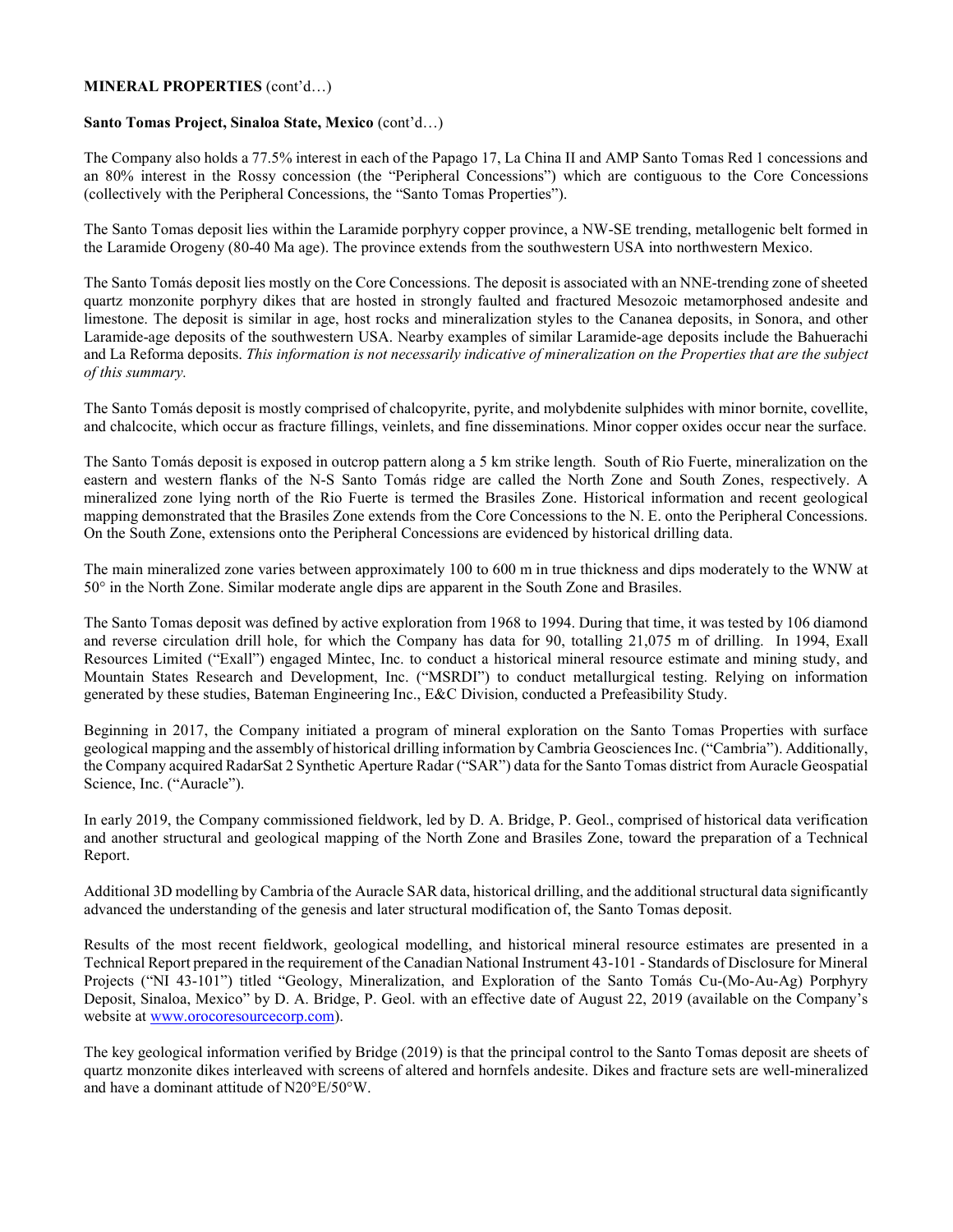### MINERAL PROPERTIES (cont'd…)

### Santo Tomas Project, Sinaloa State, Mexico (cont'd…)

Bridge recommended a phased program of surface work and confirmation diamond drilling. Layouts of the drilling are based on the updated 3D geological model and the latest structural data. His recommendations encompassed the following:

- 1. Road and camp construction followed by 200 line-km of 3D Induced Polarization geophysical survey that will encompass the North & South Zones, and Brasiles.
- 2. Geological mapping, remote sensing, and baseline environmental studies.
- 3. Confirmation drilling is recommended, firstly with 7,300 m of diamond drilling in 11 drill holes in the North Zone, followed by a non-success contingent program of 20,950 m of diamond drilling in 30 drill holes, spanning the North and South Zones.
- 4. Success contingent drilling is recommended, awaiting the results of 3D IP and drilling, comprising 29,250 m of diamond drilling in 43 drill holes to test for extensions of the North and South Zone, and to test the Brasiles Zone.

In late 2019 the Company commenced the recommended program of Bridge (2019). To date, the Company has completed construction of an exploration base camp ("Buena Vista") and the repair and upgrade of road access to the North and South Zones. A 2.5 by 5.5 km grid staked with wooden pickets has been completed for 3D Induced Polarization geophysical surveys. The geophysical surveys commenced in September, 2020. The Company has also retained an Environmental consultant and permitting applications are underway.

The new fieldwork is supported by an extensive network of existing access roads and historical drill roads, therefore expediting preparations for the confirmation diamond drilling program expected to follow in early 2021.

The Company currently operates community-based social and environmental programs in the area of the Santo Tomas Properties from its logistics and administrative base in the nearby community of Choix. The Company has supported modest public works such as water distribution, community road and infrastructure projects, and other social programs, as part of its commitment to the communities proximal to the Company's operations.

The Company incurred \$26,194 in acquisition costs and \$524,468 in exploration expenditures on the Santo Tomas Properties during the three months ended August 31, 2020.

# Xochipala Property, Guerrero State, Mexico

The Xochipala Property, comprised of the Celia Gene (100 ha) and the contiguous Celia Generosa (93 ha) concessions, is located in the Municipality of Eduardo Neri, Guerrero, Mexico at the southern end of the Guerrero Gold Belt (the "GGB").

The Xochipala Property lies approximately four kilometres southeast of the Los Filos mine, just one kilometre from the town of Xochipala and 30 kilometres by good paved road from the state capital of Chilpancingo. The area is well served by a network of local roads. The district is served with hydroelectric power from the Caracol Dam.

The Company did not conduct exploration on the Xochipala Property during the three months ended August 31, 2020 and continues to assess the appropriate next stage of exploration.

## Salvador Property, Guerrero State, Mexico

The Salvador Property is a 100 hectare mining concession 100% owned by Minera Xochipala which lies approximately 25 kilometers to the west of the Xochipala Property and approximately 30 kilometers west of Chilpancingo, Guerrero. The Salvador property also hosts skarn mineralization associated with felsic intrusions similar to mineralization in the known ore deposits in the area.

The Company did not conduct exploration on the Salvador Property during the three months ended August 31, 2020.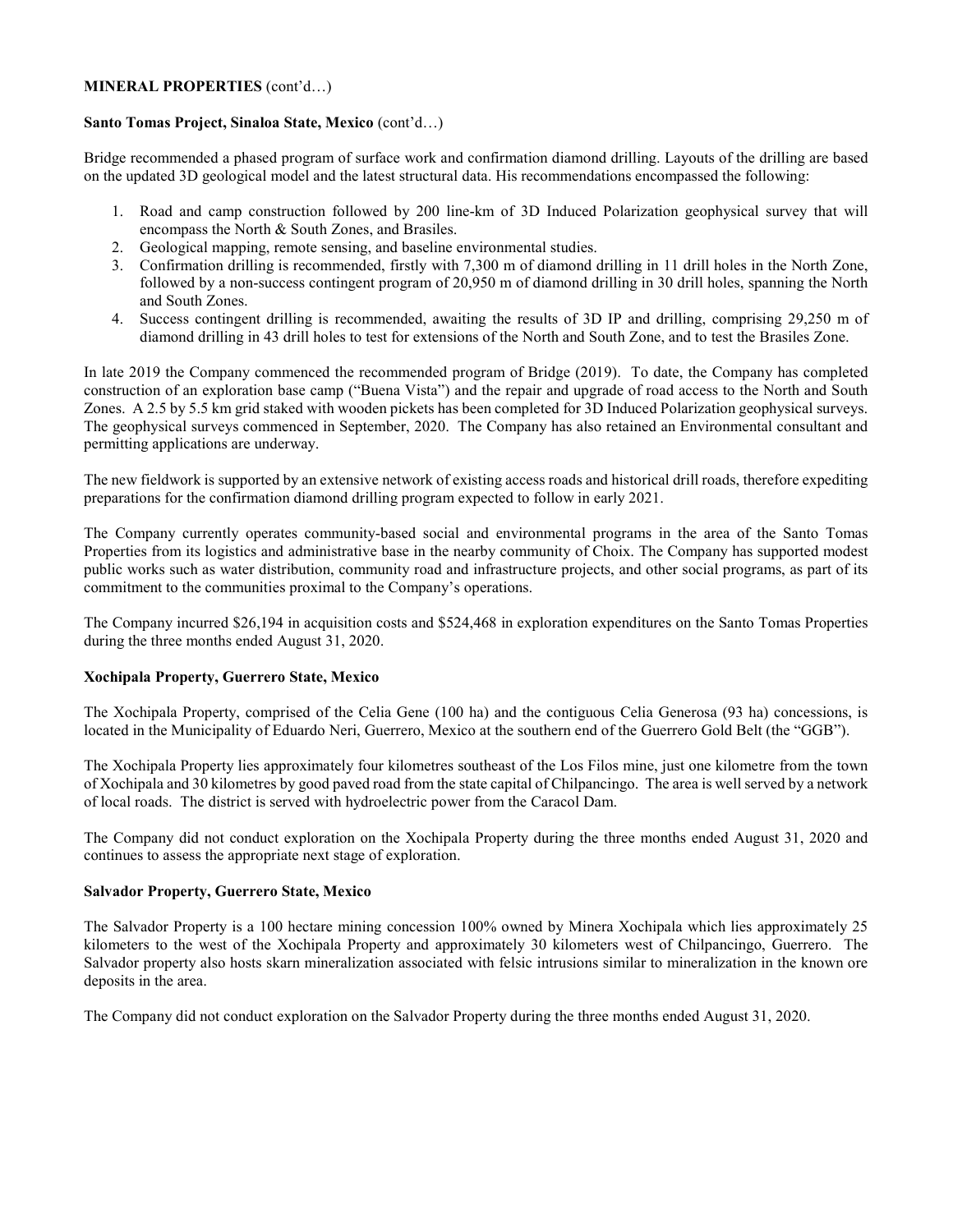### CERRO PRIETO ROYALTY

Pursuant to the sale of the Company's interest in the Cerro Prieto Property to Goldgroup in fiscal 2013, Goldgroup agreed to pay to the Company a production royalty (the "Production Royalty") quarterly in arrears. The Production Royalty, payable for each month in which the monthly average of the daily PM London gold fix is in excess of US\$1,250 per ounce, is calculated at the rate of 20% of the dollar value of that excess for each ounce of gold produced from the property during that month, to a maximum royalty of US\$90 per ounce. This Production Royalty will be payable for each and every ounce of the first 90,000 ounces of gold produced from the Property (approximately 65,000 ounces have been produced as at August 31, 2020).

During the three months ended August 31, 2020, the Company recorded \$232,477 (2019 - \$127,716) in royalty revenue.

### RESULTS OF OPERATIONS

For the three months ended August 31, 2020, the Company recorded a loss from continuing operations of \$280,978 (2019 - \$513,955) or \$0.00 per share (2019 - \$0.01). The Company has no income producing assets. The Company reported royalty revenues during the period from the Cerro Prieto Property. The Company is considered to be in the acquisition and exploration stage.

The Company is focused on the exploration of mineral concessions which make up the Santo Tomas porphyry copper project in Sinaloa State, Mexico.

For the three months ended August 31, 2020, the Company recorded operating expenses of \$513,455 (2019 - \$644,553), which included business development of \$17,190 (2019 - \$16,650), consulting fees of \$56,250 (2019 - \$68,047), management and directors fees of \$82,125 (2019 - \$74,000), professional fees of \$132,531 (2019 - \$50,331), property investigation costs of \$Nil (2019 - \$13,733), and share-based payment of \$93,638 (2019 - \$250,096).

| <b>Ouarter</b>      | August 31, 2020 | May 31, 2020 | February 29, 2020 | November 30, 2019 |
|---------------------|-----------------|--------------|-------------------|-------------------|
| Operating loss      | \$513,455       | \$500,265    | \$373,874         | \$697,370         |
| Other items         | \$(232,477)     | \$(347,541)  | \$(292,902)       | \$(224,636)       |
| Loss for the period | \$280,978       | \$152,724    | \$80,972          | \$472,734         |
| Loss per share      | \$0.00          | \$0.00       | \$0.00            | \$0.00            |
| Total assets        | \$30,733,555    | \$28,501,576 | \$5,240,760       | \$4,979,154       |
| Total liabilities   | \$1,163,227     | \$1,419,618  | \$501,243         | \$425,626         |
|                     |                 |              |                   |                   |
| Ouarter             | August 31, 2019 | May 31, 2019 | February 28, 2019 | November 30, 2018 |
| Operating loss      | \$644,553       | \$683,191    | \$392,480         | \$457,443         |
| Other items         | \$(130,598)     | \$(320,125)  | \$11,161          | \$14,452          |
| Loss for the period | \$513,955       | \$363,066    | \$403,641         | \$471,895         |
| Loss per share      | \$0.01          | \$0.00       | \$0.00            | \$0.01            |
| Total assets        | \$4,142,773     | \$3,732,108  | \$2,944,722       | \$3,087,058       |
| Total liabilities   | \$420,664       | \$480,784    | \$401,077         | \$377,895         |

#### SELECTED QUARTERLY RESULTS

Operating loss has been relatively stable with a slight upward trend. The upward trend is due primarily to i) for the period up to February 29,2020; the Company's increased efforts to solidify control of the Santo Tomas Project, such as additional time spent by the Special Committee of Directors, management and legal counsel on the negotiation and preparation of various agreements related to the Altamura transaction and related due diligence; and ii) subsequent to gaining control of the Santo Tomas Project, an increase in expenditures in connection with supporting significantly expanded exploration at the Santo Tomas Project. Operating loss for the quarter ended February 29, 2020 was impacted by an adjustment to share-based payment as options were forfeited. The increase in total assets over the period of the selected quarterly results is principally due to capitalization of expenditures on the Santo Tomas Project and the acquisition of Altamura. Changes in total liabilities over the period are principally due to changes in accrued directors and management fees and payment on the fee obligation owed upon the registration of the Core Concessions to XG.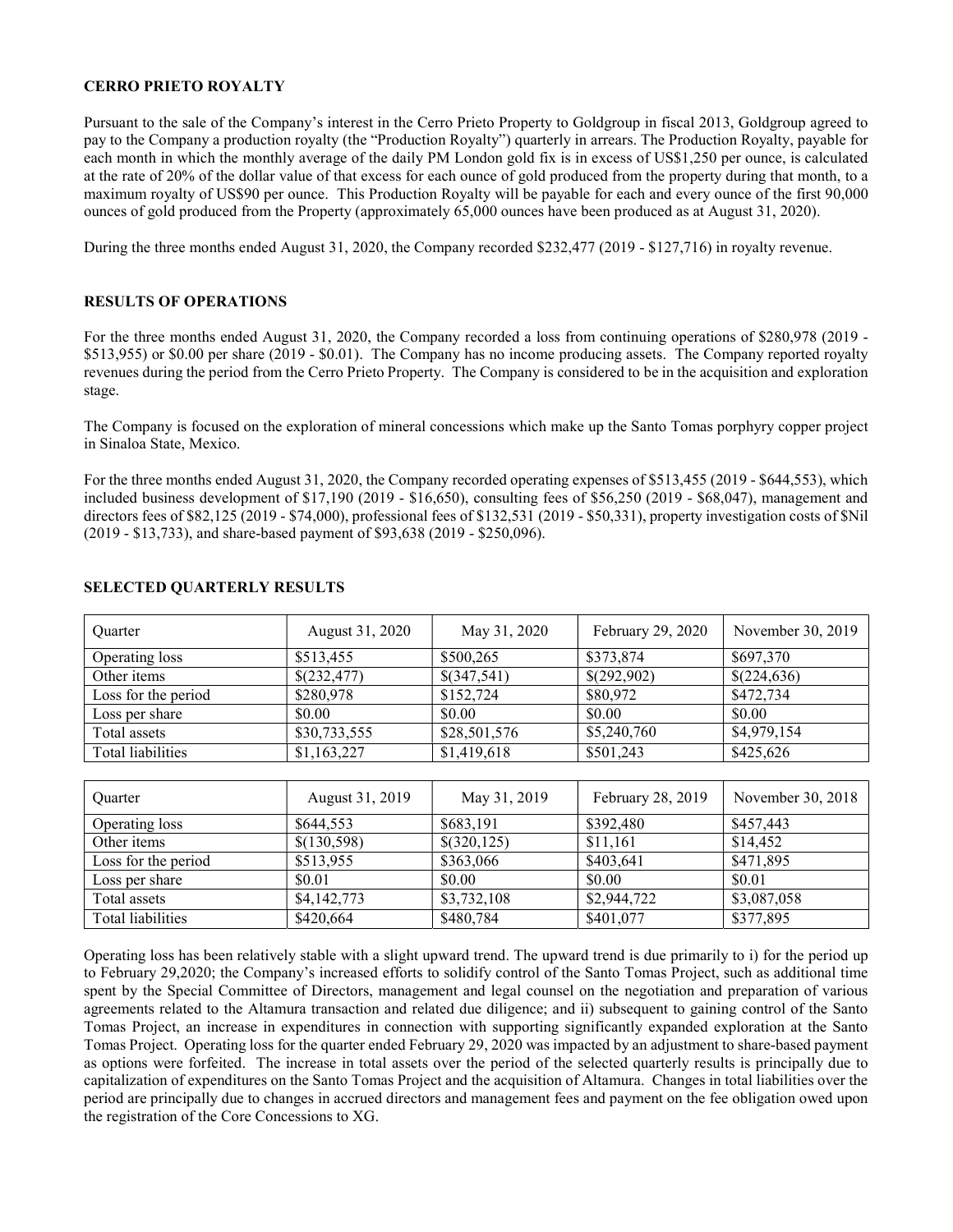# ANALYSIS OF FINANCINGS

The following table sets out prior disclosure by the Company of its intended use of proceeds, other than working capital related costs, from financings, the Company's actual achievements and an explanation of any variation.

| <b>Disclosed Use of Proceeds</b><br>(other than working capital)                                                                                                                                                           | <b>Company Achievements</b>                                                                                                                                                                                                                                                                                                                                                                                                                                                                | <b>Reasons for Variation</b>                                                                                                                                                                                                                                                                                                                                                                                                                                                                                                                                  |
|----------------------------------------------------------------------------------------------------------------------------------------------------------------------------------------------------------------------------|--------------------------------------------------------------------------------------------------------------------------------------------------------------------------------------------------------------------------------------------------------------------------------------------------------------------------------------------------------------------------------------------------------------------------------------------------------------------------------------------|---------------------------------------------------------------------------------------------------------------------------------------------------------------------------------------------------------------------------------------------------------------------------------------------------------------------------------------------------------------------------------------------------------------------------------------------------------------------------------------------------------------------------------------------------------------|
| March 11, 2020 News Release<br>(1) Preparation for drill program;<br>(2) acquisition of surface rights and<br>permits;<br>$(3)$ 3D IP survey                                                                               | (1) Road and drill pad plans<br>prepared and advanced the<br>applications for necessary<br>permits.<br>(2) Negotiations with the respective<br>"ejido" landholders have been<br>completed. Permit applications<br>are in final preparation.<br>The 3D IP survey has<br>(3)<br>commenced.                                                                                                                                                                                                   | (1) Further preparation will follow<br>completion of the 3D IP program<br>and receipt of necessary permits,<br>which have been delayed due to<br>the current Covid-19 pandemic;<br>Formalization of written surface<br>(2)<br>rights agreements has been<br>delayed due to the closure of<br>relevant government offices due<br>to the current Covid-19 pandemic.<br>Preparation of permit applications<br>have also been delayed for the<br>same reason.<br>Commencement of the 3D IP<br>(3)<br>program was delayed due to the<br>current Covid-19 pandemic. |
| April 17, 2019 News Release:<br>Property acquisitions.<br>(1)<br>Technical report.<br>(2)<br>(3) Costs associated with obtaining<br>shareholder and Exchange<br>approval of the option to acquire<br>Altamura Copper Corp. | (1) A payment was made with regard<br>to the acquisition of the Rossy<br>concession.<br>The Technical Report dated<br>(2)<br>August 22, 2019 and titled<br>"Technical Report Geology,<br>Mineralization, and Exploration of<br>the Santo Tomás Cu-(Mo-Au-Ag)<br>Porphyry Deposit Sinaloa,<br>Mexico" authored by "D. A.<br>Bridge, P. Geol." Was completed.<br>(3) The Company obtained<br>shareholder approval of the option<br>to acquire Altamura Copper Corp.<br>on December 19, 2019. | (1) Further property acquisition<br>payments are due after the vendor<br>obtains approval from a Mexican<br>tax authority (the "SAT") of a<br>standard payment plan for the<br>payment of outstanding<br>concession duties for the mineral<br>concession being acquired.<br>Preliminary approval was granted<br>by the SAT in September, 2020.                                                                                                                                                                                                                |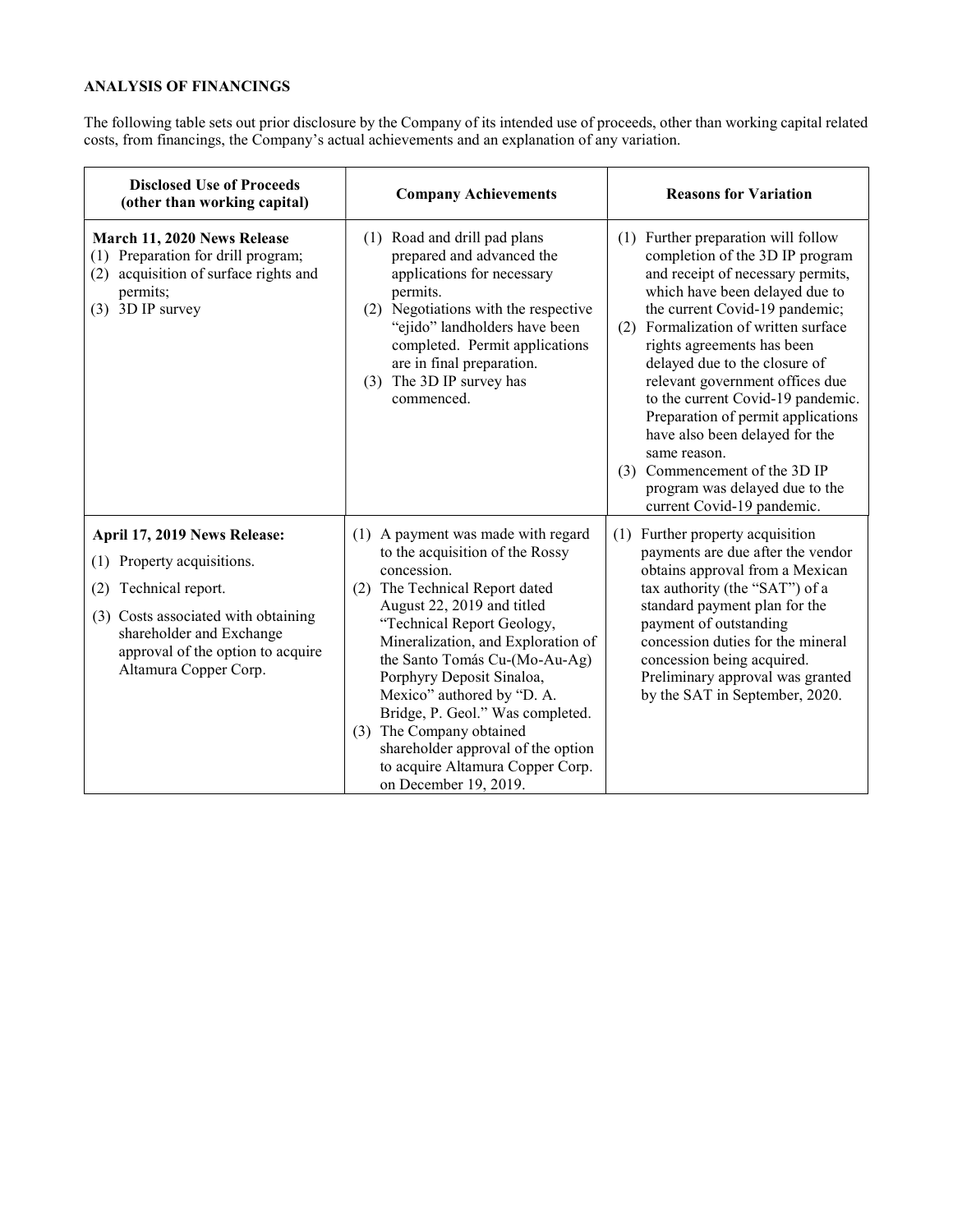| <b>Disclosed Use of Proceeds</b><br>(other than working capital)                                                                                                                                                                                                                                                                                                                                                                                                                                   | <b>Company Achievements</b>                                                                                                                                                                                                                                                                                                                                                                                                                                                                                                                                                                                                                                                                                                                                                                                                                                                                                                                                                      | <b>Reasons for Variation</b>                                                                                                                                                                                                                                                                                                                                                                                                                                                                                                                                                                                                                                                                                                                                                           |
|----------------------------------------------------------------------------------------------------------------------------------------------------------------------------------------------------------------------------------------------------------------------------------------------------------------------------------------------------------------------------------------------------------------------------------------------------------------------------------------------------|----------------------------------------------------------------------------------------------------------------------------------------------------------------------------------------------------------------------------------------------------------------------------------------------------------------------------------------------------------------------------------------------------------------------------------------------------------------------------------------------------------------------------------------------------------------------------------------------------------------------------------------------------------------------------------------------------------------------------------------------------------------------------------------------------------------------------------------------------------------------------------------------------------------------------------------------------------------------------------|----------------------------------------------------------------------------------------------------------------------------------------------------------------------------------------------------------------------------------------------------------------------------------------------------------------------------------------------------------------------------------------------------------------------------------------------------------------------------------------------------------------------------------------------------------------------------------------------------------------------------------------------------------------------------------------------------------------------------------------------------------------------------------------|
| August $6 +$ Sept 19, 2019 News<br>releases<br>To improve and develop road<br>(1)<br>access to the North and South<br>Zones at Santo Tomas.<br>(2) Construct an exploration camp on<br>the West Bench of the property.<br>Work campaign on the property<br>(3)<br>involving ground geophysical and<br>geological survey preparation.<br>Including 3D Induced Polarization<br>(4)<br>programs.<br>(5) For aspects of project permitting.<br>Scoping of water and power needs,<br>sources and costs. | (1) The road access to both the North<br>and South Zones has been<br>repaired and upgraded.<br>An existing camp has been<br>(2)<br>repaired and upgraded to house<br>22 persons, and an additional<br>mobile line-cutting camp has<br>been erected on the North Zone.<br>Technical work has been done<br>(3)<br>within a grid measuring 2.3 by<br>5.5 km in preparation for the 3D<br>IP geophysical survey which has<br>now commenced.<br>DIASGeo, a technical service<br>(4)<br>provider has now commenced the<br>3D IP survey.<br>The Company has retained an<br>(5)<br>Environmental Consultant who<br>provides advice on the permitting<br>requirements for the road work,<br>camp construction and ground<br>geophysical survey, and who is in<br>the process of completing<br>applications for permits for the<br>Phase 1 drill program and the<br>construction of a related drill<br>camp on the Property.<br>Preliminary water and power options<br>are being reviewed. | The construction of a new camp<br>(1)<br>on the west bench site was<br>dropped in favour of repairing<br>and upgrading an existing Huites<br>fishing camp, with boat access to<br>the property in order to provide<br>more accessible accommodation.<br>After delays caused by the<br>(2)<br>Covid19 pandemic, the Company<br>commenced the 3D IP survey in<br>September, 2020.<br>Engineered costings are<br>(3)<br>premature at this time, but are<br>underway on an informal basis.<br>Delays due to the Covid-19 global<br>pandemic have and are anticipated to<br>continue to slow down and delay<br>project work and result in added<br>working capital and G&A<br>requirements, but not to affect the<br>Company's ability to achieve its<br>business objectives and milestones |

## LIQUIDITY AND CAPITAL RESOURCES

As at August 31, 2020, the Company had working capital of \$1,165,895 as compared with a working capital deficit of \$519,927 for the year ended May 31, 2020. As at August 31, 2020, the Company held marketable securities of \$467,087, which included 5,601,250 shares of Goldgroup (the "Goldgroup Shares") valued at \$392,087.

During the three months ended August 31, 2020, the Company issued 5,500,000 units at a price of \$0.30 per unit by way of a private placement for total proceeds of \$1,650,000, with each unit consisting of one common share and one-half of one share purchase warrant. Each whole share purchase warrant will entitle the holder to acquire an additional common share at a price of \$0.42 per common share, for a period of 24 months from the date of issue. The Company paid a total of \$31,155 in cash for fees and issued 40,800 finder's fee warrants, with each such warrant having the same terms and conditions as those issued in the private placement. The Company also received proceeds of \$619,184 pursuant to the exercise of 1,906,200 warrants. The Company also received proceeds of \$185,625 pursuant to the exercise of 2,325,000 share purchase options.

Subsequent to August 31, 2020, the Company:

- i. issued 12,100,000 units at a price of \$0.60 per unit for total proceeds of \$7,260,000. Each unit is comprised of one common share and one-half of one common share purchase warrant, exercisable at a price of \$0.90 per common share, for a period of two years from the date of issue, subject to acceleration. The Company paid a total of \$6,000 in cash for finder's fees and issued 575,000 finder's warrants. Each finders' warrant entitles the holder to purchase one common share at a price of \$0.60 per common share, for a period of two years from the date of issue, subject to acceleration;
- ii. received proceeds of \$868,200 pursuant to the exercise of 2,086,500 warrants; and
- iii. received proceeds of \$76,500 pursuant to the exercise of 260,000 share purchase options.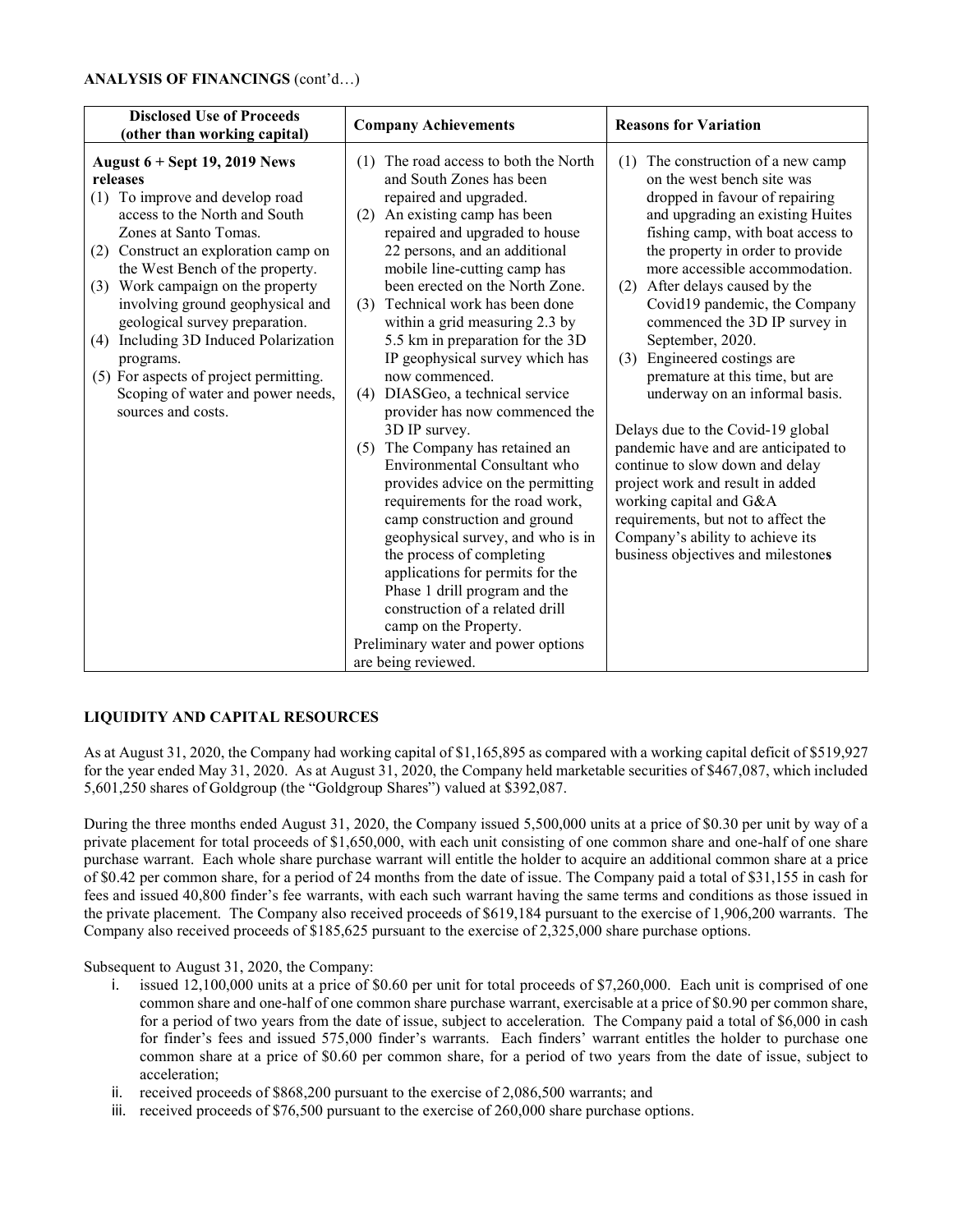### OFF BALANCE SHEET ARRANGEMENTS

The Company currently has no off-balance sheet arrangements that would potentially affect current or future operations, or the financial condition of the Company.

### TRANSACTIONS WITH RELATED PARTIES

During the three months ended August 31, 2020, the Company entered into transactions with related parties as follows:

- (a) paid or accrued management and directors fees totalling \$38,750 to a company controlled by Craig Dalziel, President and CEO of the Company, for management and other services, and to Mr. Dalziel directly for Mr. Dalziel's services as director of the Company;
- (b) paid or accrued consulting fees totalling \$4,500 to a company controlled by Craig Dalziel, for project research services;
- (c) paid or accrued professional and consulting fees totalling \$33,000 to David Rose, Corporate Secretary of the Company, for legal and management consulting services provided to the Company;
- (d) paid or accrued consulting and directors fees totalling \$9,625 to a company controlled by Steve Vanry, Chief Financial Officer of the Company, and to Mr. Vanry directly, for his services as Chief Financial Officer and director;
- (e) paid or accrued directors fees totalling \$1,250 to Robert Friesen for Mr. Friesen's services as a director;
- (f) paid or accrued directors fees totalling \$1,250 to Stephen Leahy for Mr. Leahy's services as a director;
- (g) paid or accrued management and directors fees totalling \$23,750 to a company controlled by Ian Graham, a director of the Company, and
- (h) recorded share-based payments of \$6,477 to Ian Rice, a director of the Company.

As at August 31, 2020, \$258,067 was owing to officers and directors for directors, management, consulting, legal and accounting fees. These charges were measured by the exchange amount, which is the amount agreed upon by the related parties. The amounts owing are unsecured, non-interest bearing and have no fixed repayment terms. The above transactions were incurred in the normal course of operations and are recorded at the exchange amount, being the amount agreed upon by the transacting parties.

## CONTRACTUAL OBLIGATIONS

The Company has no material capital lease agreements and no material long term obligations other than those described above or in the description of mineral properties.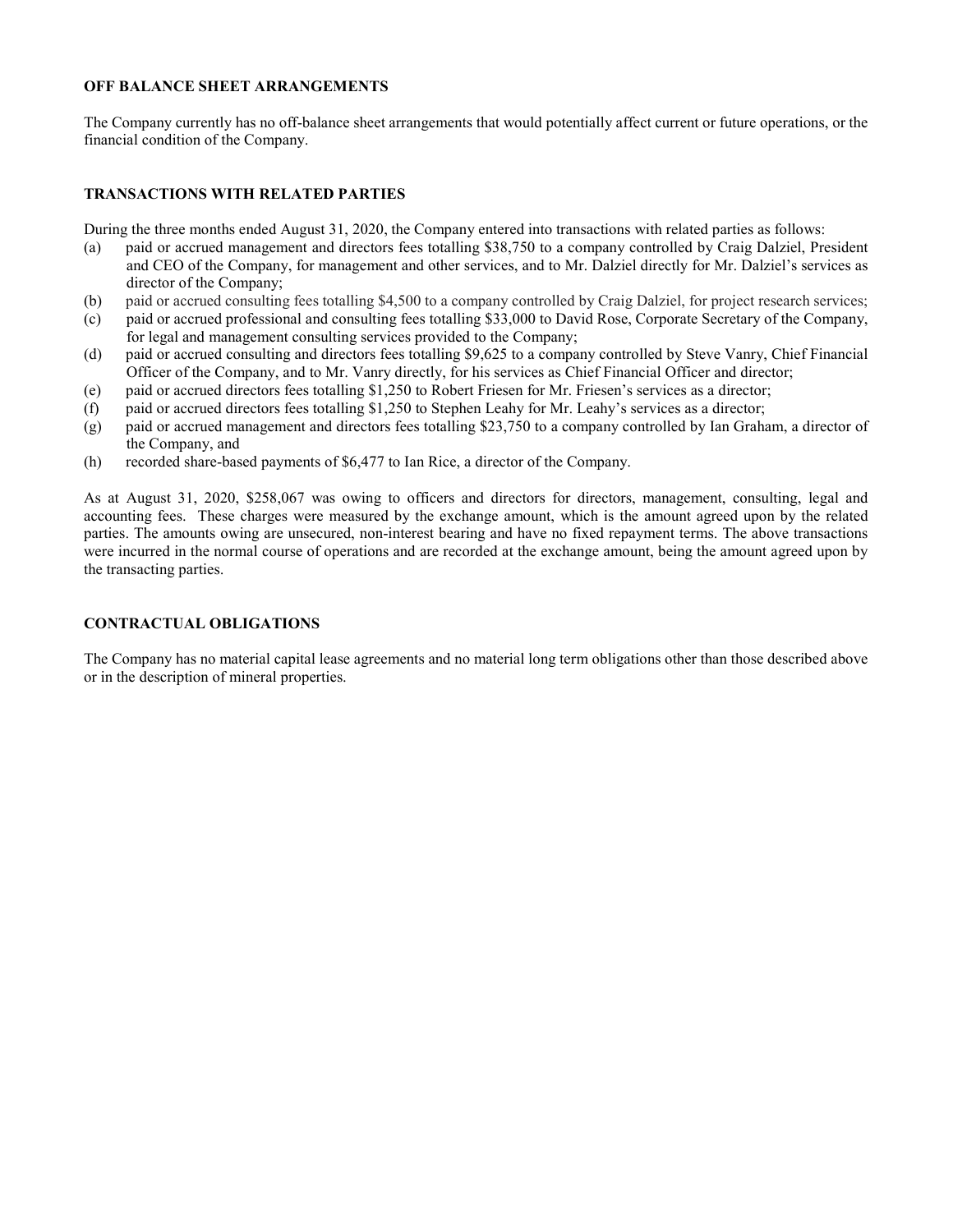#### RISKS AND UNCERTAINTIES

For full details on the risks and uncertainties affecting the Company, please refer to the Company's audited annual consolidated financial statements and related notes thereto and the annual MD&A for the year ended May 31, 2020. These documents are available for viewing at the Company's website at www.orocoresourcecorp.com or on the Company's profile at www.sedar.com.

#### Activities of the Company may be impacted by the spread of COVID-19.

The Company's business could be adversely affected by the effects of the recent outbreak of respiratory illness caused by the novel coronavirus ("COVID-19"). Since early March 2020, several significant measures have been implemented in Canada, Mexico and the rest of the world by authorities in response to the increased impact from COVID-19. The Company cannot accurately predict the impact COVID-19 will have on the ability of third parties to meet their obligations with the Company, including due to uncertainties relating to the ultimate geographic spread of the virus, the severity of the disease, the duration of the outbreak, and the length of travel and quarantine restrictions imposed by governments of affected countries. In particular, the continued spread of the COVID-19 globally could materially and adversely impact the Company's business including without limitation, employee health, limitations on travel, the availability of industry experts and personnel, restrictions on planned drill programs and other factors that depend on future developments beyond the Company's control. In addition, the significant outbreak of a contagious disease has resulted in a widespread health crisis that has adversely affected the economies and financial markets of many countries (including Canada and Mexico), resulting in a potential economic downturn that may negatively impact the Company's financial position, financial performance, cash flows, and its ability to raise capital, in 2020. While the impact of COVID- 19 is expected to be temporary, the current circumstances are dynamic and the impacts of COVID-19 on the Company's exploration activities, including the duration and impact on its planned feasibility study, cannot be reasonably estimated at this time.

### CRITICAL ACCOUNTING ESTIMATES

The preparation of the condensed interim consolidated financial statements requires the Company to make estimates and assumptions concerning the future. The Company's management reviews these estimates and underlying assumptions on an ongoing basis, based on experience and other factors, including expectations of future events that are believed to be reasonable under the circumstances. Revisions to estimates are adjusted for prospectively in the period in which the estimates are revised.

Critical accounting estimates are estimates and assumptions made by management that may result in a material adjustment to the carrying amount of assets and liabilities within the next financial year and are, but are not limited to, the following:

Share-based payment - The fair value of stock options issued are subject to the limitation of the Black-Scholes option pricing model which incorporates market data and which involves uncertainty and subjectivity in estimates used by management in the assumptions. Changes in the input assumptions can materially affect the fair value estimate of stock options.

Valuation of marketable securities - The Company evaluates, among other factors, the duration and extent to which the fair value of an investment is less than its cost; and the financial health of, and near term business outlook for, the investee, including factors such as industry and sector performance, changes in technology, and operational and financing cash flow.

The carrying value and the recoverability of exploration and evaluation assets - Management has determined that exploration, evaluation and related costs incurred, which were capitalized may have future economic benefits and may be economically recoverable. Management uses several criteria in its assessments of economic recoverability and probability of future economic benefits including geologic and other technical information, history of conversion of mineral deposits with similar characteristics to its own properties to proven and probable mineral reserves, scoping and feasibility studies, accessible facilities and existing permits.

Valuation of production royalty - The Company is entitled to royalty income as disclosed in Note 5 of the condensed interim consolidated financial statements. The Company has estimated the value of the production royalty to be \$Nil due to lack of certainty of future ongoing production and values.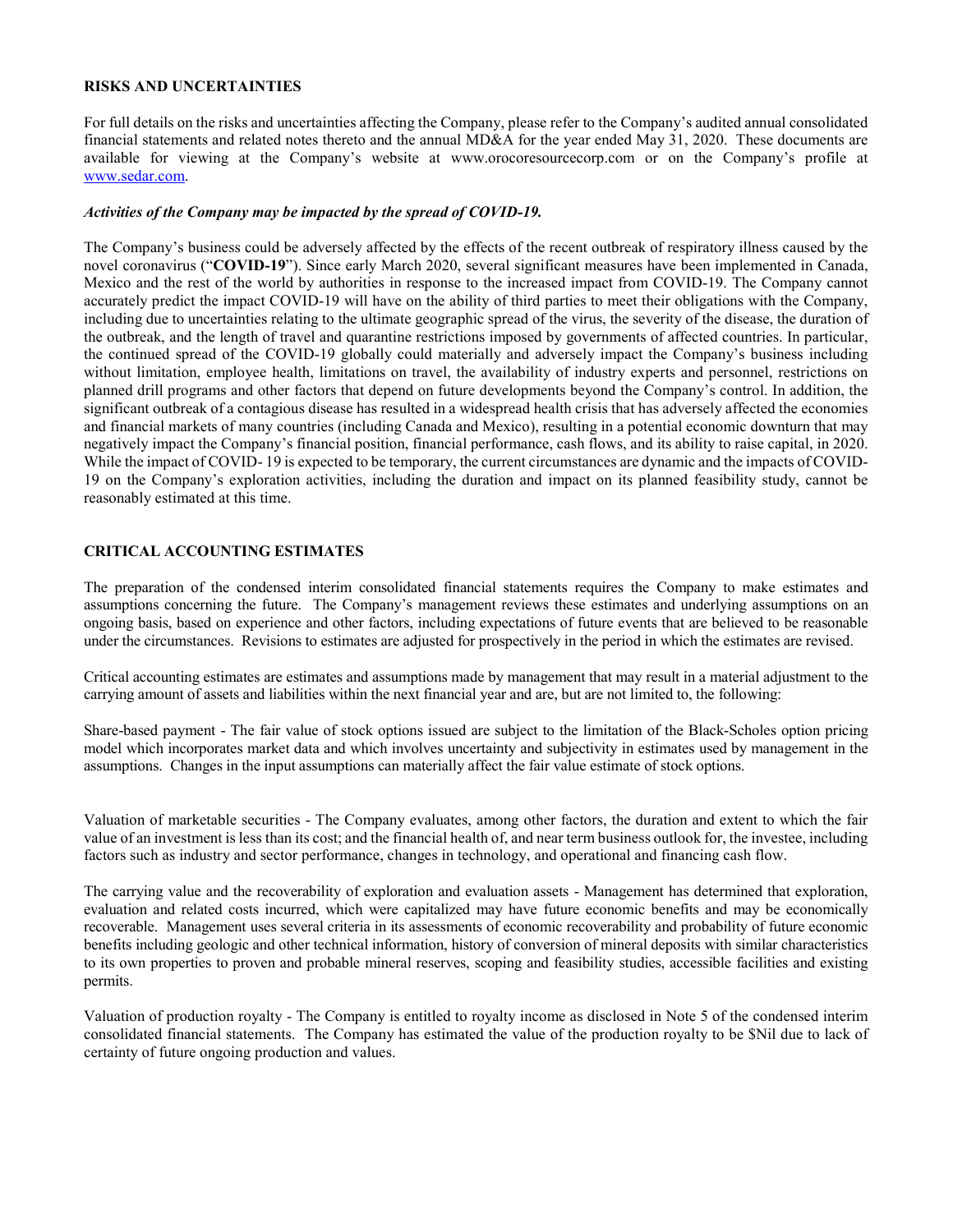### CHANGES IN ACCOUNTING POLICIES

#### New accounting policies adopted

There were no new accounting policies adopted during the three months ended August 31, 2020.

### FINANCIAL INSTRUMENT RISK AND CAPITAL MANAGEMENT

The Company's objectives when managing capital are to identify, pursue and complete the exploration and development of mineral properties, to maintain financial strength, to protect its ability to meet its on-going liabilities, to continue as a going concern, to maintain creditworthiness and to maximize returns for shareholders over the long term. The Company does not have any externally imposed capital requirements to which it is subject. Capital of the Company comprises shareholders' equity. There has been no significant change in the Company's objectives, policies and processes for managing its capital during the three months ended August 31, 2020.

The Company manages the capital structure and makes adjustments to it in light of changes in economic conditions and the risk characteristics of the underlying assets. To maintain or adjust the capital structure, the Company may attempt to issue new shares. The Company's investment policy is to invest its cash in financial instruments in high credit quality financial institutions with terms to maturity selected with regards to the expected timing of expenditures from continuing operations.

### Fair value hierarchy

The Company's financial instruments recorded at fair value require disclosure about how the fair value was determined based on significant levels of inputs described in the following hierarchy:

Level 1 - Quoted prices are available in active markets for identical assets or liabilities as of the reporting date. Active markets are those in which transactions occur in sufficient frequency and value to provide pricing information on an ongoing basis.

Level 2 - Pricing inputs are other than quoted prices in active markets included in level 1. Prices in level 2 are either directly or indirectly observable as of the reporting date. Level 2 valuations are based on inputs including quoted forward prices for commodities, time value and volatility factors, which can be substantially observed or corroborated in the marketplace.

Level 3 - Valuations in this level are those with inputs for the asset or liability that are not based on observable market data.

#### Management of Financial Risk

The carrying value of cash, receivables, and accounts payable and accrued liabilities approximated their fair value because of the short-term nature of these instruments. Cash is measured at a level 1 of the fair value hierarchy. The Goldgroup Shares recorded in marketable securities are measured at a level 1 of the fair value hierarchy and the BC Co. shares recorded in marketable securities are measured using level 3 of the fair value hierarchy. Investments classified within level 3 have significant unobservable inputs. As observable prices are not available for these securities, the Company has used valuation techniques to derive the fair value. The investments are based on cost at time of acquisition.

The Company's financial instruments are exposed to certain financial risks, which include credit risk, liquidity risk, and market risk.

## Credit Risk

Credit risk is the risk that one party to a financial instrument will fail to discharge an obligation and cause the other party to incur a financial loss. The Company's primary exposure to credit risk is on its bank accounts. The bank accounts are mainly held with a major Canadian bank and this minimizes the risk to the Company.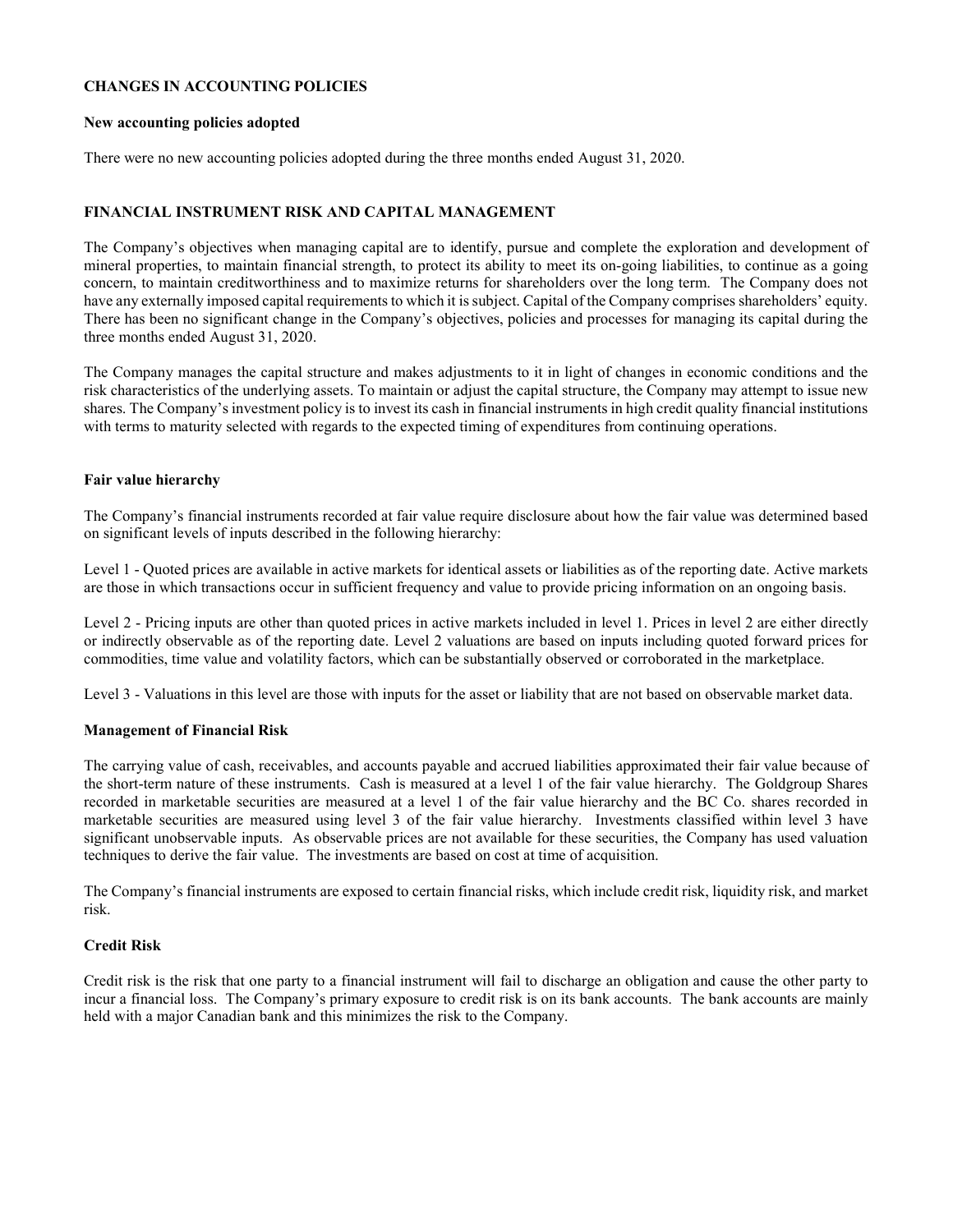## FINANCIAL INSTRUMENT RISK AND CAPITAL MANAGEMENT (cont'd…)

## Liquidity Risk

Liquidity risk is the risk that the Company will not have sufficient funds to meet its financial obligations when they are due. The Company manages liquidity risk through the management of its capital structure and financial leverage as outlined above. The Company monitors its ability to meet its short-term expenditures by raising additional funds through share issuance when required. All of the Company's financial liabilities have contractual maturities of 30 days or due on demand and are subject to normal trade terms.

## Foreign Exchange Risk

The Company's property interests in Mexico make it subject to foreign currency fluctuations, which may adversely affect the Company's financial position, results of operations and cash flows. The Company is affected by changes in exchange rates between the Canadian dollar and foreign currencies. The Company does not invest in derivatives to mitigate these risks. The effect of a 10% change in the foreign exchange rate on the cash held in foreign currencies at August 31, 2020 is \$27,000.

## Interest Rate Risk

Interest rate risk is the risk that the fair value or future cash flows of a financial instrument will fluctuate because of changes in market interest rates. The Company is not exposed to significant interest rate risk.

## Management of Industry Risk

The Company is engaged in mineral exploration and manages related industry risk issues directly. The Company may be at risk for environmental issues and fluctuations in commodity pricing as well as changes in foreign government policy. Management is not aware of and does not anticipate any significant environmental remediation costs or liabilities in respect of its current operations; however, it is not possible to be certain that all aspects of environmental issues affecting the Company, if any, have been fully determined or resolved.

## SUBSEQUENT EVENTS

Subsequent to August 31, 2020, the Company:

- i. granted 1,800,000 stock options, exercisable at a price of \$0.75 per common share for a period of three years, with vesting on grant;
- ii. granted 450,000 stock options, exercisable at a price of \$0.75 per common share for a period of three years, with 150,000 vesting on grant and each of the 6 and 12 month anniversaries of the date of grant;
- iii. granted 150,000 stock options, exercisable at a price of \$0.75 per common share for a period of three years, with 30,000 vesting on grant and each of the 3, 6, 9, and 12 month anniversaries of the date of grant and
- iv. paid US\$50,000 as per the Data Agreement.